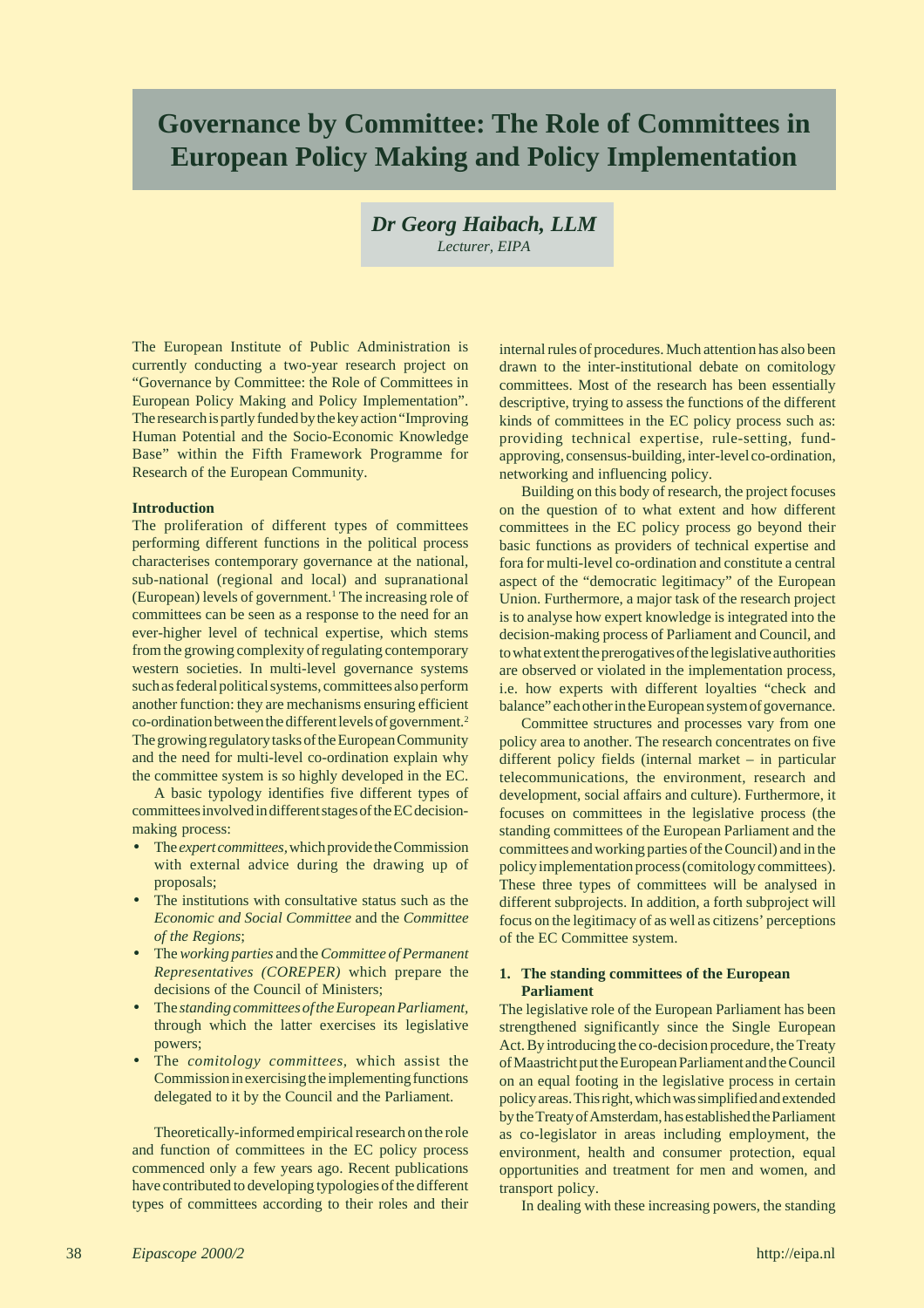parliamentary committees play an important role. They have been described as the "*legislative backbone"* of the European Parliament.<sup>3</sup> Their competences are laid down in the Rules of Procedure of the European Parliament.<sup>4</sup> All legislative proposals must be considered in one of the 17 standing committees, which can propose draft amendments to Commission proposals or Council common positions. Requests made by the EP to the Commission for legislative proposals must be based on reports initiated by a committee. Committees can table questions to the Council, the Commission and to external experts, table resolutions following statements by other Community institutions and propose amendments to the plenary agenda.

This subproject

- documents how the committees of the European Parliament contribute to the shaping of EC law by incorporating expert advice into their committees;
- assesses the impact of outside influence such as national political parties, national governments, lobbygroups, etc.;
- analyses the manner and effectiveness of the control the committees exercise over other EU institutions (in particular the Commission and the Council);
- examines the possibility of scrutiny of and control over the implementation process with a view to establishing realistic procedures for controlling the implementation process.

#### **2. Committees and working parties of the Council**

The working parties or working groups of the Council are composed of civil servants and diplomats belonging either to the Permanent Representations of the Member States or to their national administrations. They prepare the meetings of COREPER, which in turn prepares the meetings of the Council of Ministers. Issues which have been agreed upon in working groups (where no formal vote takes place) are formally endorsed by COREPER, whereas issues on which no agreement has been reached are re-negotiated in COREPER (and later in the Council if necessary).

Although not mentioned in the Treaties (they are only referred to in the Council's Rules of Procedure<sup>5</sup>), the working groups are a major element of the Council machinery: According to a list of the Belgian Permanent Representation, there were estimated to be 170 working groups functioning during the Belgian Council Presidency of 1993.<sup>6</sup> In 1994, 2,580 meetings of working groups were counted, as opposed to 125 meetings of the Council of Ministers and 117 meetings of COREPER.<sup>7</sup> Even more impressive when considering the importance of the working groups in the decision-making process are the estimations according to which 70 to 80 % of the legal acts adopted by Council are decided at the level of the working groups.<sup>8</sup>

These quantitative estimations do not, however, provide any answers to questions of a more qualitative nature as regards the content of the negotiations which take place in the working groups. In this context, the research analyses whether the decisions taken in the working groups are of a purely technical nature, or whether they have far-reaching political implications.

Furthermore, the negotiation style in the working groups is examined: To what extent are the negotiations "open"? What room for manoeuvre from their national administrations do the members of the working groups have? To what extent do domestic constraints (interministerial co-ordination for instance) influence the behaviour of the members of working groups? Does this vary from one Member State to another? How do coalitions usually work between the national delegations? How influential are the representatives of the Member State holding the Presidency and of the Commission in working parties? To what extent do all these parameters vary according to the sector involved (and the corresponding legislative procedure)?

#### **3. Comitology committees**

The vast majority of legal acts in the European Community are not adopted by the legislative authorities (the Council and the European Parliament), but by the European Commission.9 Most of these acts are adopted by the Commission after the Council has conferred implementation powers on the Commission and a so-called "comitology" committee, composed of civil servants of the Member States, has given its opinion on a Commission proposal. Although among these legal acts there are many "routine" measures, decisions of enormous political and economic importance such as the embargo against British beef in connection with the BSE crisis in 1996<sup>10</sup> are also taken according to comitology procedures.

The first comitology committees were established in the early 1960s when the Council recognised that it lacked the resources to make all the necessary implementation rules in the first agricultural market organisations. However, it did not want to delegate the implementation powers to the Commission without keeping some control. The committees – which have differing legal "weight" depending on the type of committee – have to give an opinion on an implementation measure proposed by the Commission before the Commission can adopt it.

The procedures for adopting EC implementing measures have been criticised ever since these procedures were set up in the early 1960s. Many suggestions and proposals have been made to ensure that decisions of a legislative nature or with significant budgetary implications are made following the usual EC legislative process, i.e. proposed by the Commission and enacted by the Council either in consultation, co-operation or codecision with the European Parliament. The line that separates routine implementing measures from those with legislative and budgetary implications is, however, rather blurred.

The European Court of Justice has in a series of decisions left it basically to the legislator to distribute the powers between the legislator and the executive. In cases where the Council legislates alone, it is for the Council to decide the content of the basic act and the scope of the powers that are delegated to the Commission. The Council has tended to be rather generous in conferring implementation powers to the Commission since it can control the Commission through comitology committees. As the Court is not really willing to interfere in that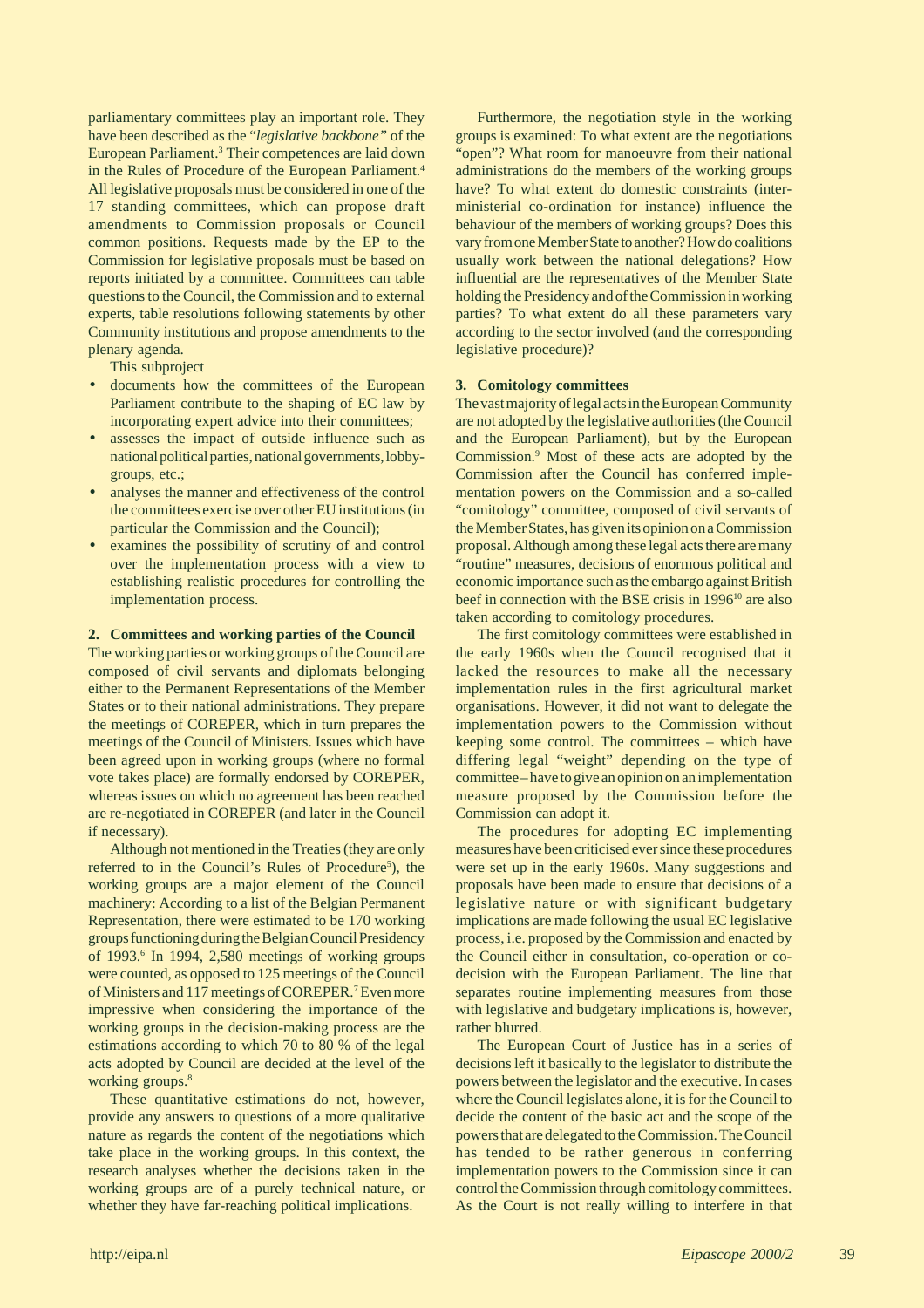choice, the Council enjoys almost complete freedom in that respect. The European Parliament, which has no influence on the committee procedures, wants to restrict the delegation of implementation measures to purely routine matters. This is the root of the conflict between the Council and Parliament. In cases where the codecision procedure applies, the European Parliament and the Council have to reach a compromise on what is decided in the legislative act and what in the implementing act. Also, the new comitology decision of 28 June 199911 has not addressed the question of what must be decided in a legislative or in an implementation procedure.

The research questions to be addressed by this subproject should contribute to a constructive solution to this important issue of institutional balance by first establishing the criteria for an operational demarcation between legislative and implementing measures, and secondly by assessing a large number of EC implementing acts to determine whether and in which cases implementing measures have in fact violated the prerogatives of the legislators, the Council and Parliament. The subproject therefore concentrates on the following questions:

- How can the line that separates implementing measures from those with legislative implications be drawn? How can the differentiation between legislative and implementing legal acts be made operational? How could an effective system of control be established that limits the implementing powers of the Commission and safeguards the prerogatives of the legislators, especially the Parliament?
- Have the prerogatives of the legislative authorities generally been respected in implementing decisions in recent years or have decisions with important legislative implications been decided on according to comitology procedures? In which policy arenas has this primarily occurred? In what way have these possible "transgressions" affected the institutional balance?

# **4. The Committee system, legitimacy, citizen's perceptions and acceptance of the EU-system of governance**

The EC system of governance could not function without the committees. They came into existence in response to the need to integrate expert knowledge and technical know-how into the policy decision-making and implementation process and in response to the need to provide co-ordination, control, and checks and balances between the major institutions.

Although the two major functions of committees in the political process of the European Community – mastering technical expertise and managing multi-level co-ordination – are uncontroversial and generally viewed as legitimate, the EC committee system is at the same time frequently criticised from different points of view:

Committees are seen as embodying the most opaque and even secret part of EC decision making. The committee system is certainly one of its least known aspects. Outside the participants in the system from the Community institutions and the Member States, and the small community of scholars in the legal, social and economic sciences, the existence and functioning of committee system is hardly known. Even media reporters who cover Brussels have little understanding of it. Best known among the public at large are probably the committees of the European Parliament, whereas comitology committees and the working parties of Council are hardly known outside the group of officials who participate in the committee work.

This aspect is also of relevance in that part of the research devoted to an analysis of the committee system from the perspective of the citizens of the European Union. Decisions – which are taken by the committees behind closed doors – are in some cases of a politically sensitive nature and have direct implications for every citizen of the European Union. They include measures taken in the fields of the environment, social affairs, and research and development.12 Within this context, a question of particular interest is how the committee system can be made more legitimate from the perspective of EU citizens. The new Comitology Decision can be seen as one step in this direction by improving the public's access to information concerning the committee procedures. It makes the principles and conditions on public access to Commission documents applicable to committees, and obliges the Commission to publish a list of all comitology committees as well as an annual report on the working of the committees. Also, references to all documents related to committees which have been sent to the European Parliament shall be made public in a register.

The committee system raises questions about the democratic legitimacy of the EC policy process. Because most of the committees are not mentioned in the Treaties, their proliferation is sometimes seen as a deviation from the "constitutional" rules of the European Community. Committees are frequently seen as symbolising the "democratic deficit" and "bureaucratic and technocratic bias" of the EC system, since their members are not elected on a democratic basis (except for those on the EP committees).

The major objective of this subproject is to reflect the results of the other subprojects with a view to answering the question of to what extend and how the committee system can contribute to increasing the legitimacy of and strengthen support for the European system of governance.

## **Conclusion**

The research will contribute to a better understanding of the decision-making processes in the European Community and the unique multi-level construction of the evolving European system of governance. The project will make the linking of the Member State level and the Community level through the various types of committees more transparent and show how technological expertise is integrated into this process. The project will make a major contribution to the debate on the "democratic deficit" of the Community system by showing that the many forms of checks and balances are an integral part of the committee system which guarantees the incorporation of expertise under conditions of mutual control. The analysis will identify deficiencies and weak points in the committee system and develop suggestions as to how they might be corrected. Finally, the project will contribute to discussions on the conflict between the institutions